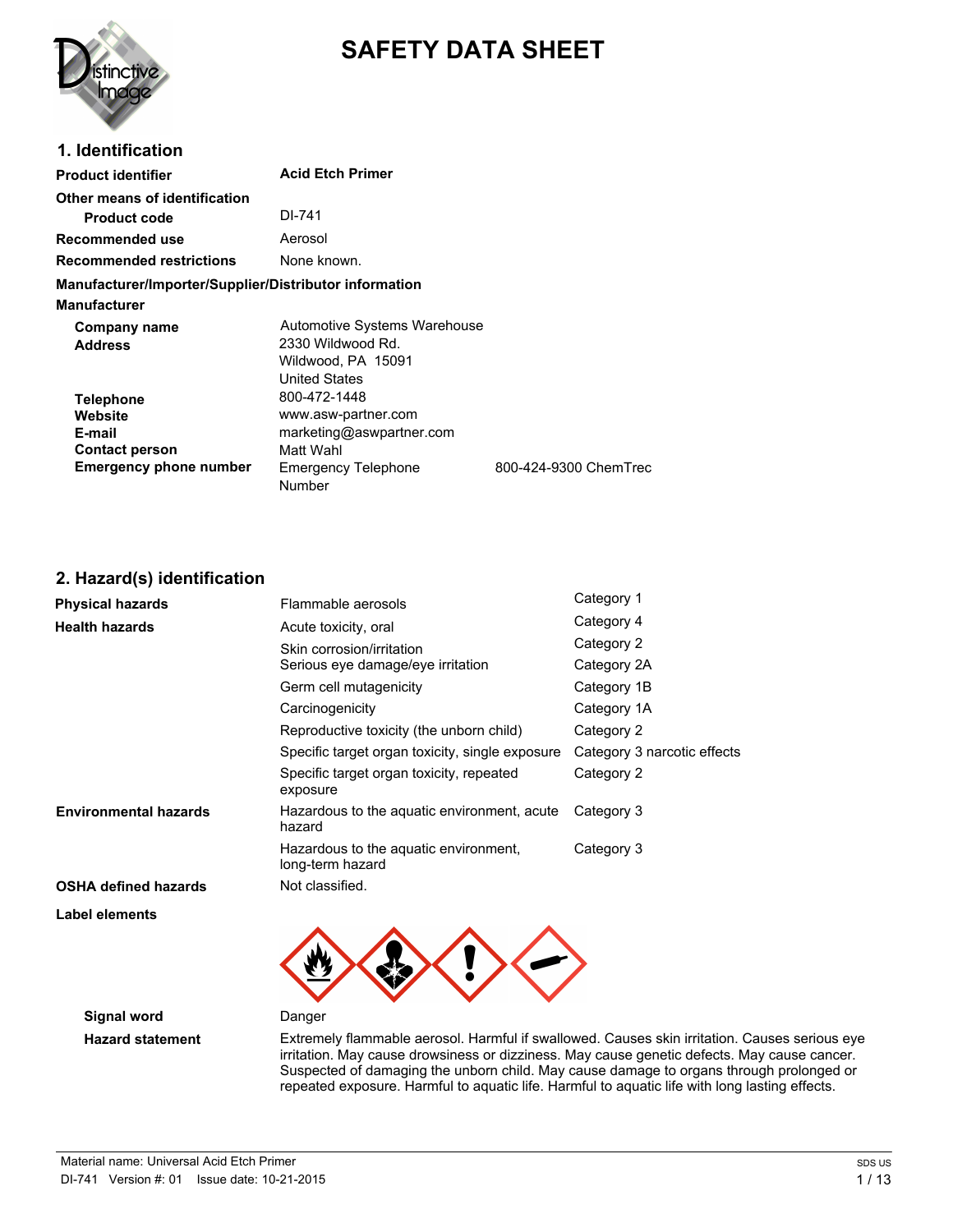| <b>Precautionary statement</b>               |                                                                                                                                                                                                                                                                                                                                                                                                                                                                                                                                                                                                                                 |
|----------------------------------------------|---------------------------------------------------------------------------------------------------------------------------------------------------------------------------------------------------------------------------------------------------------------------------------------------------------------------------------------------------------------------------------------------------------------------------------------------------------------------------------------------------------------------------------------------------------------------------------------------------------------------------------|
| <b>Prevention</b>                            | Obtain special instructions before use. Do not handle until all safety precautions have been read<br>and understood. Keep away from heat/sparks/open flames/hot surfaces. - No smoking. Do not<br>spray on an open flame or other ignition source. Pressurized container: Do not pierce or burn,<br>even after use. Do not breathe mist or vapor. Wash thoroughly after handling. Do not eat, drink or<br>smoke when using this product. Use only outdoors or in a well-ventilated area. Avoid release to<br>the environment. Wear protective gloves/protective clothing/eye protection/face protection.                        |
| <b>Response</b>                              | If swallowed: Call a poison center/doctor if you feel unwell. If on skin: Wash with plenty of water. If<br>inhaled: Remove person to fresh air and keep comfortable for breathing. If in eyes: Rinse<br>cautiously with water for several minutes. Remove contact lenses, if present and easy to do.<br>Continue rinsing. If exposed or concerned: Get medical advice/attention. Call a poison<br>center/doctor if you feel unwell. Rinse mouth. If skin irritation occurs: Get medical advice/attention.<br>If eye irritation persists: Get medical advice/attention. Take off contaminated clothing and wash<br>before reuse. |
| <b>Storage</b>                               | Store in a well-ventilated place. Keep container tightly closed. Store locked up. Protect from<br>sunlight. Do not expose to temperatures exceeding 50°C/122°F.                                                                                                                                                                                                                                                                                                                                                                                                                                                                 |
| <b>Disposal</b>                              | Dispose of contents/container in accordance with local/regional/national/international regulations.                                                                                                                                                                                                                                                                                                                                                                                                                                                                                                                             |
| Hazard(s) not otherwise<br>classified (HNOC) | None known.                                                                                                                                                                                                                                                                                                                                                                                                                                                                                                                                                                                                                     |
| <b>Supplemental information</b>              | 18.94% of the mixture consists of component(s) of unknown acute oral toxicity. 92.46% of the<br>mixture consists of component(s) of unknown acute hazards to the aquatic environment. 92.46%<br>of the mixture consists of component(s) of unknown long-term hazards to the aquatic<br>environment.                                                                                                                                                                                                                                                                                                                             |

# **3. Composition/information on ingredients**

# **Mixtures**

| <b>Chemical name</b>    | Common name and synonyms | <b>CAS number</b> | $\%$       |
|-------------------------|--------------------------|-------------------|------------|
| <b>Isobutyl Acetate</b> |                          | 110-19-0          | $30 - 50$  |
| Acetone                 |                          | 67-64-1           | $20 - 535$ |
| <b>Butane</b>           |                          | 106-97-8          | $5 - 15$   |
| Methyl Isobutyl Ketone  |                          | 108-10-1          | $5 - 515$  |
| Propane                 |                          | 74-98-6           | $5 - 15$   |
| Toluene                 |                          | 108-88-3          | $5 - 15$   |
| Methyl Ethyl Ketone     |                          | 78-93-3           | $0 - 5$    |
| N-Butyl Acetate         |                          | 123-86-4          | $0 - 5$    |
| Titanium Dioxide        |                          | 13463-67-7        | $0 - 5$    |

\*Designates that a specific chemical identity and/or percentage of composition has been withheld as a trade secret.

## **4. First-aid measures**

| <b>Inhalation</b>                                                            | Remove victim to fresh air and keep at rest in a position comfortable for breathing. Call a POISON<br>CENTER or doctor/physician if you feel unwell.                                                                                                                                                               |
|------------------------------------------------------------------------------|--------------------------------------------------------------------------------------------------------------------------------------------------------------------------------------------------------------------------------------------------------------------------------------------------------------------|
| <b>Skin contact</b>                                                          | Remove contaminated clothing. Wash with plenty of soap and water. If skin irritation occurs: Get<br>medical advice/attention. Wash contaminated clothing before reuse.                                                                                                                                             |
| Eye contact                                                                  | Immediately flush eyes with plenty of water for at least 15 minutes. Remove contact lenses, if<br>present and easy to do. Continue rinsing. Get medical attention if irritation develops and persists.                                                                                                             |
| Ingestion                                                                    | Rinse mouth. If vomiting occurs, keep head low so that stomach content doesn't get into the lungs.<br>Get medical advice/attention if you feel unwell.                                                                                                                                                             |
| <b>Most important</b><br>symptoms/effects, acute and<br>delayed              | May cause drowsiness and dizziness. Headache. Nausea, vomiting. Severe eye irritation.<br>Symptoms may include stinging, tearing, redness, swelling, and blurred vision. Skin irritation. May<br>cause redness and pain. Prolonged exposure may cause chronic effects.                                             |
| Indication of immediate<br>medical attention and special<br>treatment needed | Provide general supportive measures and treat symptomatically. Keep victim warm. Keep victim<br>under observation. Symptoms may be delayed.                                                                                                                                                                        |
| <b>General information</b>                                                   | IF exposed or concerned: Get medical advice/attention. If you feel unwell, seek medical advice<br>(show the label where possible). Ensure that medical personnel are aware of the material(s)<br>involved, and take precautions to protect themselves. Show this safety data sheet to the doctor in<br>attendance. |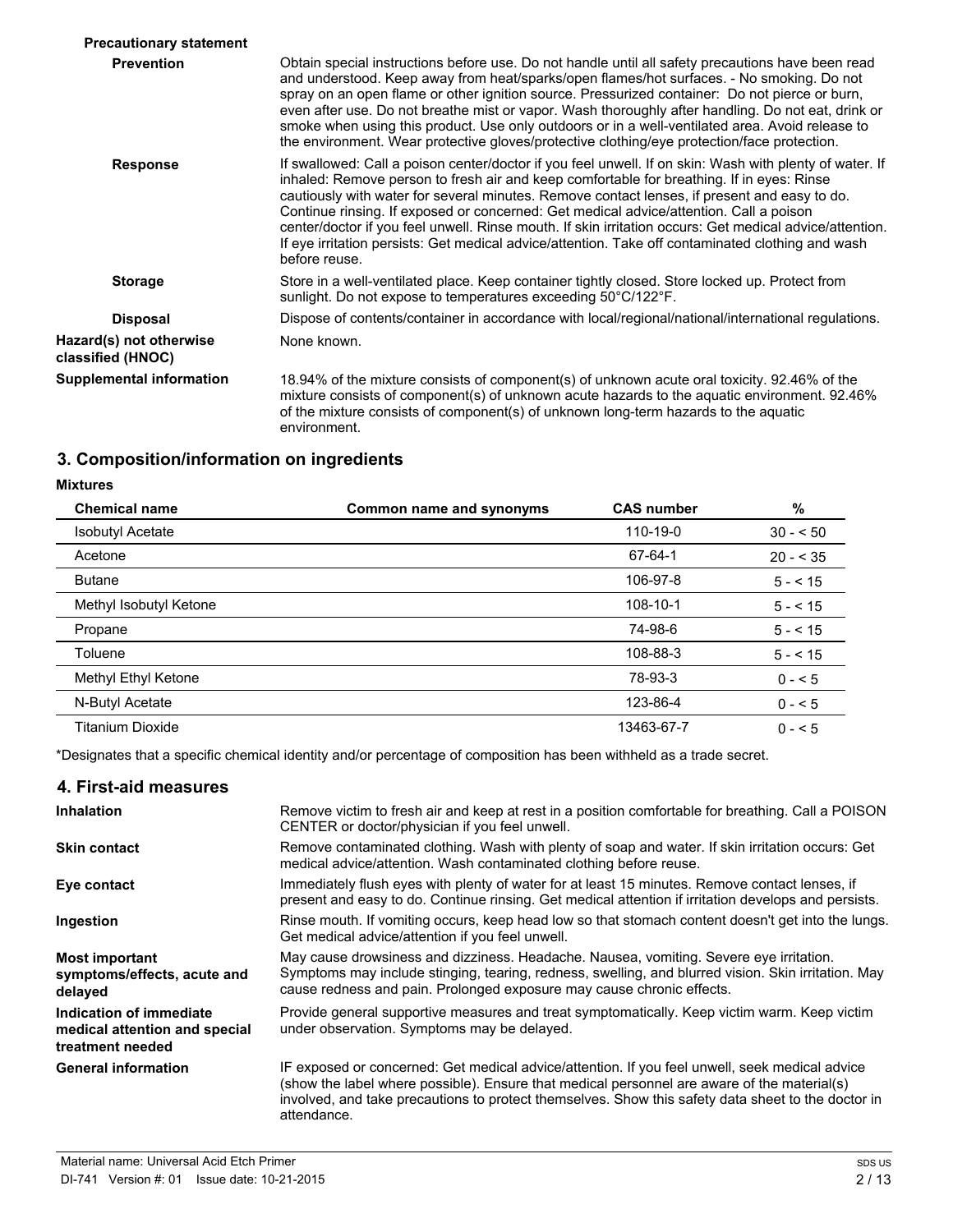# **5. Fire-fighting measures**

| Suitable extinguishing media                                     | Alcohol resistant foam. Dry powder. Carbon dioxide (CO2).                                                                                                                                                                                                                        |
|------------------------------------------------------------------|----------------------------------------------------------------------------------------------------------------------------------------------------------------------------------------------------------------------------------------------------------------------------------|
| Unsuitable extinguishing<br>media                                | Do not use water jet as an extinguisher, as this will spread the fire.                                                                                                                                                                                                           |
| Specific hazards arising from<br>the chemical                    | Contents under pressure. Pressurized container may explode when exposed to heat or flame.<br>During fire, gases hazardous to health may be formed.                                                                                                                               |
| Special protective equipment<br>and precautions for firefighters | Firefighters must use standard protective equipment including flame retardant coat, helmet with<br>face shield, gloves, rubber boots, and in enclosed spaces, SCBA.                                                                                                              |
| <b>Fire fighting</b><br>equipment/instructions                   | Move containers from fire area if you can do so without risk. Containers should be cooled with<br>water to prevent vapor pressure build up. For massive fire in cargo area, use unmanned hose<br>holder or monitor nozzles, if possible. If not, withdraw and let fire burn out. |
| <b>Specific methods</b>                                          | Use standard firefighting procedures and consider the hazards of other involved materials. Move<br>containers from fire area if you can do so without risk. In the event of fire and/or explosion do not<br>breathe fumes.                                                       |
| <b>General fire hazards</b>                                      | Extremely flammable aerosol.                                                                                                                                                                                                                                                     |

# **6. Accidental release measures**

| Personal precautions,<br>protective equipment and<br>emergency procedures | Keep unnecessary personnel away. Keep people away from and upwind of spill/leak. Wear<br>appropriate protective equipment and clothing during clean-up. Do not breathe mist or vapor. Do<br>not touch damaged containers or spilled material unless wearing appropriate protective clothing.<br>Ventilate closed spaces before entering them. Local authorities should be advised if significant<br>spillages cannot be contained. For personal protection, see section 8 of the SDS.                                                                                                                                                                                                                                                                                                                                                                                                                                                                                                                                                                                                                                  |
|---------------------------------------------------------------------------|------------------------------------------------------------------------------------------------------------------------------------------------------------------------------------------------------------------------------------------------------------------------------------------------------------------------------------------------------------------------------------------------------------------------------------------------------------------------------------------------------------------------------------------------------------------------------------------------------------------------------------------------------------------------------------------------------------------------------------------------------------------------------------------------------------------------------------------------------------------------------------------------------------------------------------------------------------------------------------------------------------------------------------------------------------------------------------------------------------------------|
| <b>Methods and materials for</b><br>containment and cleaning up           | Refer to attached safety data sheets and/or instructions for use. Eliminate all ignition sources (no<br>smoking, flares, sparks, or flames in immediate area). Keep combustibles (wood, paper, oil, etc.)<br>away from spilled material. Stop leak if you can do so without risk. Move the cylinder to a safe and<br>open area if the leak is irreparable. Cover with plastic sheet to prevent spreading. Absorb in<br>vermiculite, dry sand or earth and place into containers. Prevent product from entering drains.<br>Following product recovery, flush area with water.                                                                                                                                                                                                                                                                                                                                                                                                                                                                                                                                           |
|                                                                           | Small Spills: Wipe up with absorbent material (e.g. cloth, fleece). Clean surface thoroughly to<br>remove residual contamination. For waste disposal, see section 13 of the SDS.                                                                                                                                                                                                                                                                                                                                                                                                                                                                                                                                                                                                                                                                                                                                                                                                                                                                                                                                       |
| <b>Environmental precautions</b>                                          | Avoid release to the environment. Prevent further leakage or spillage if safe to do so. Avoid<br>discharge into drains, water courses or onto the ground. Inform appropriate managerial or<br>supervisory personnel of all environmental releases.                                                                                                                                                                                                                                                                                                                                                                                                                                                                                                                                                                                                                                                                                                                                                                                                                                                                     |
| 7. Handling and storage                                                   |                                                                                                                                                                                                                                                                                                                                                                                                                                                                                                                                                                                                                                                                                                                                                                                                                                                                                                                                                                                                                                                                                                                        |
| <b>Precautions for safe handling</b>                                      | Obtain special instructions before use. Do not handle until all safety precautions have been read<br>and understood. Pressurized container: Do not pierce or burn, even after use. Do not use if spray<br>button is missing or defective. Do not spray on a naked flame or any other incandescent material.<br>Do not smoke while using or until sprayed surface is thoroughly dry. Do not cut, weld, solder, drill,<br>grind, or expose containers to heat, flame, sparks, or other sources of ignition. All equipment used<br>when handling the product must be grounded. Do not re-use empty containers. Do not breathe<br>mist or vapor. Avoid contact with eyes, skin, and clothing. Avoid prolonged exposure. Do not taste<br>or swallow. When using, do not eat, drink or smoke. Pregnant or breastfeeding women must not<br>handle this product. Should be handled in closed systems, if possible. Use only in well-ventilated<br>areas. Wear appropriate personal protective equipment. Wash hands thoroughly after handling.<br>Avoid release to the environment. Observe good industrial hygiene practices. |
| Conditions for safe storage,<br>including any incompatibilities           | Level 1 Aerosol.                                                                                                                                                                                                                                                                                                                                                                                                                                                                                                                                                                                                                                                                                                                                                                                                                                                                                                                                                                                                                                                                                                       |
|                                                                           | Store locked up. Pressurized container. Protect from sunlight and do not expose to temperatures<br>exceeding 50°C/122 °F. Do not puncture, incinerate or crush. Do not handle or store near an open<br>flame, heat or other sources of ignition. This material can accumulate static charge which may                                                                                                                                                                                                                                                                                                                                                                                                                                                                                                                                                                                                                                                                                                                                                                                                                  |

# **8. Exposure controls/personal protection**

### **Occupational exposure limits**

**US. OSHA Table Z-1 Limits for Air Contaminants (29 CFR 1910.1000)**

10 of the SDS).

| <b>Components</b>                    | Type       | Form<br>Value |
|--------------------------------------|------------|---------------|
| Acetone (CAS 67-64-1)                | <b>PEL</b> | 2400 mg/m3    |
|                                      |            | $1000$ ppm    |
| Isobutyl Acetate (CAS<br>$110-19-0)$ | PEL        | 700 mg/m3     |

cause spark and become an ignition source. Store away from incompatible materials (see Section

Material name: Universal Acid Etch Primer

DI-741 Version #: 01 Issue date: 10-21-2015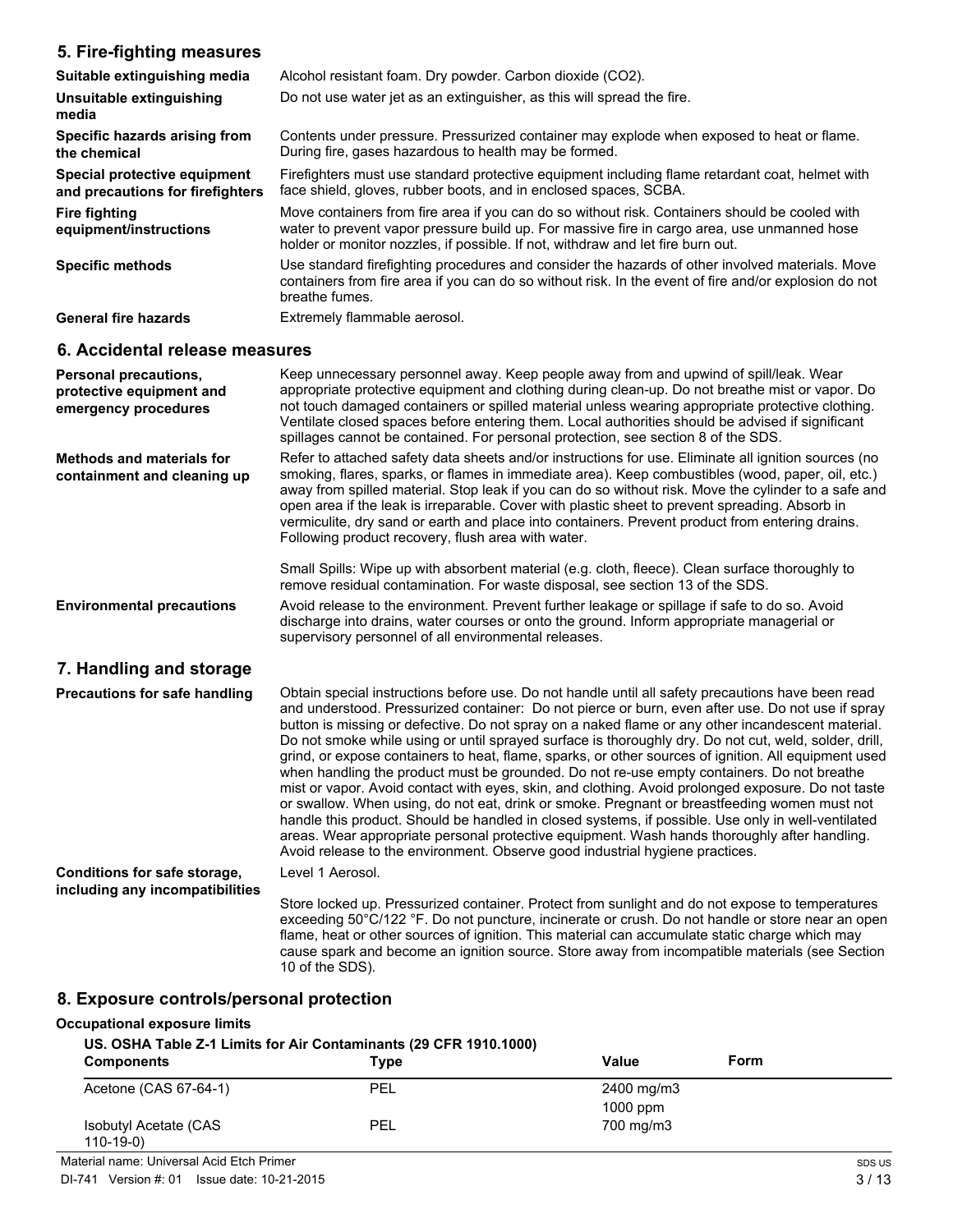# **US. OSHA Table Z-1 Limits for Air Contaminants (29 CFR 1910.1000)**

| <b>Components</b>                           | <b>Type</b> | Value                 | Form        |
|---------------------------------------------|-------------|-----------------------|-------------|
|                                             |             | 150 ppm               |             |
| Methyl Ethyl Ketone (CAS                    | PEL         | 590 mg/m3             |             |
| 78-93-3)                                    |             |                       |             |
| Methyl Isobutyl Ketone                      | PEL         | 200 ppm<br>410 mg/m3  |             |
| (CAS 108-10-1)                              |             |                       |             |
|                                             |             | 100 ppm               |             |
| N-Butyl Acetate (CAS                        | PEL         | 710 mg/m3             |             |
| $123 - 86 - 4$ )                            |             |                       |             |
| Propane (CAS 74-98-6)                       | PEL         | 150 ppm<br>1800 mg/m3 |             |
|                                             |             | 1000 ppm              |             |
| Titanium Dioxide (CAS                       | PEL         | 15 mg/m3              | Total dust. |
| 13463-67-7)                                 |             |                       |             |
| US. OSHA Table Z-2 (29 CFR 1910.1000)       |             |                       |             |
| <b>Components</b>                           | <b>Type</b> | Value                 |             |
| Toluene (CAS 108-88-3)                      | Ceiling     | 300 ppm               |             |
|                                             | <b>TWA</b>  | 200 ppm               |             |
| <b>US. ACGIH Threshold Limit Values</b>     |             |                       |             |
| <b>Components</b>                           | <b>Type</b> | Value                 |             |
| Acetone (CAS 67-64-1)                       | <b>STEL</b> | 750 ppm               |             |
|                                             | <b>TWA</b>  | 500 ppm               |             |
| Butane (CAS 106-97-8)                       | <b>STEL</b> | 1000 ppm              |             |
| Isobutyl Acetate (CAS                       | <b>TWA</b>  | 150 ppm               |             |
| $110-19-0$<br>Methyl Ethyl Ketone (CAS      | <b>STEL</b> | 300 ppm               |             |
| 78-93-3)                                    |             |                       |             |
|                                             | <b>TWA</b>  | 200 ppm               |             |
| Methyl Isobutyl Ketone<br>(CAS 108-10-1)    | <b>STEL</b> | 75 ppm                |             |
|                                             | <b>TWA</b>  | 20 ppm                |             |
| N-Butyl Acetate (CAS                        | <b>STEL</b> | 200 ppm               |             |
| $123 - 86 - 4$ )                            |             |                       |             |
|                                             | <b>TWA</b>  | 150 ppm               |             |
| <b>Titanium Dioxide (CAS</b><br>13463-67-7) | <b>TWA</b>  | 10 mg/m3              |             |
| Toluene (CAS 108-88-3)                      | <b>TWA</b>  | 20 ppm                |             |
| US. NIOSH: Pocket Guide to Chemical Hazards |             |                       |             |
| <b>Components</b>                           | <b>Type</b> | Value                 |             |
| Acetone (CAS 67-64-1)                       | <b>TWA</b>  | 590 mg/m3             |             |
|                                             |             | 250 ppm               |             |
| Butane (CAS 106-97-8)                       | <b>TWA</b>  | 1900 mg/m3            |             |
|                                             |             | 800 ppm               |             |
| <b>Isobutyl Acetate (CAS</b>                | <b>TWA</b>  | 700 mg/m3             |             |
| $110-19-0$                                  |             |                       |             |
|                                             | <b>STEL</b> | 150 ppm<br>885 mg/m3  |             |
| Methyl Ethyl Ketone (CAS<br>78-93-3)        |             |                       |             |
|                                             |             | 300 ppm               |             |
|                                             | <b>TWA</b>  | 590 mg/m3             |             |
|                                             |             | 200 ppm               |             |
| Methyl Isobutyl Ketone<br>(CAS 108-10-1)    | <b>STEL</b> | 300 mg/m3             |             |
|                                             |             | 75 ppm                |             |
|                                             | <b>TWA</b>  | 205 mg/m3             |             |
|                                             |             |                       |             |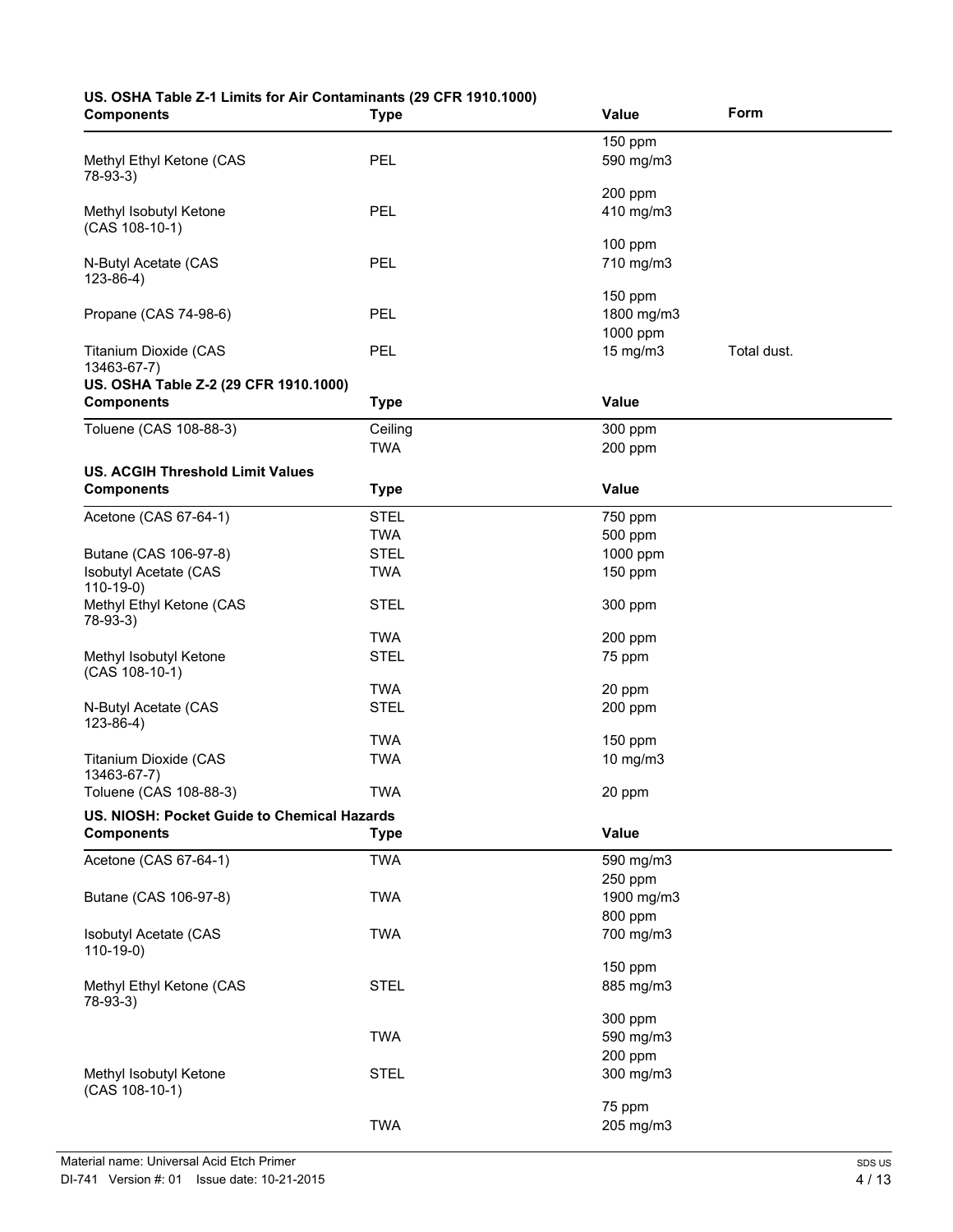# **US. NIOSH: Pocket Guide to Chemical Hazards**

| <b>Components</b>                   | <b>Type</b> | Value      |  |
|-------------------------------------|-------------|------------|--|
|                                     |             | 50 ppm     |  |
| N-Butyl Acetate (CAS<br>$123-86-4)$ | <b>STEL</b> | 950 mg/m3  |  |
|                                     |             | 200 ppm    |  |
|                                     | <b>TWA</b>  | 710 mg/m3  |  |
|                                     |             | $150$ ppm  |  |
| Propane (CAS 74-98-6)               | <b>TWA</b>  | 1800 mg/m3 |  |
|                                     |             | 1000 ppm   |  |
| Toluene (CAS 108-88-3)              | <b>STEL</b> | 560 mg/m3  |  |
|                                     |             | 150 ppm    |  |
|                                     | <b>TWA</b>  | 375 mg/m3  |  |
|                                     |             | $100$ ppm  |  |

# **Biological limit values**

# **ACGIH Biological Exposure Indices**

| <b>Components</b>                            | Value               | <b>Determinant</b>           | <b>Specimen</b>        | <b>Sampling Time</b> |  |
|----------------------------------------------|---------------------|------------------------------|------------------------|----------------------|--|
| Acetone (CAS 67-64-1)                        | $50 \text{ mq/l}$   | Acetone                      | Urine                  | $\star$              |  |
| Methyl Ethyl Ketone (CAS 2 mg/l)<br>78-93-3) |                     | <b>MEK</b>                   | Urine                  | $\star$              |  |
| Methyl Isobutyl Ketone<br>(CAS 108-10-1)     | 1 mg/l              | Methyl isobutyl<br>ketone    | Urine                  | $\star$              |  |
| Toluene (CAS 108-88-3)                       | $0.3$ mg/g          | o-Cresol, with<br>hydrolysis | Creatinine in<br>urine | $\star$              |  |
|                                              | $0.03 \text{ mq/l}$ | Toluene                      | Urine                  | $\star$              |  |
|                                              | $0.02$ mg/l         | Toluene                      | <b>Blood</b>           | $\star$              |  |

\* - For sampling details, please see the source document.

## **Exposure guidelines**

| US - California OELs: Skin designation            |                                                                                                                                                                                                                                                                                                                                                                                                                                                                                                  |  |
|---------------------------------------------------|--------------------------------------------------------------------------------------------------------------------------------------------------------------------------------------------------------------------------------------------------------------------------------------------------------------------------------------------------------------------------------------------------------------------------------------------------------------------------------------------------|--|
| Toluene (CAS 108-88-3)                            | Can be absorbed through the skin.                                                                                                                                                                                                                                                                                                                                                                                                                                                                |  |
| US - Minnesota Haz Subs: Skin designation applies |                                                                                                                                                                                                                                                                                                                                                                                                                                                                                                  |  |
| Toluene (CAS 108-88-3)                            | Skin designation applies.                                                                                                                                                                                                                                                                                                                                                                                                                                                                        |  |
| Appropriate engineering<br>controls               | Good general ventilation (typically 10 air changes per hour) should be used. Ventilation rates<br>should be matched to conditions. If applicable, use process enclosures, local exhaust ventilation,<br>or other engineering controls to maintain airborne levels below recommended exposure limits. If<br>exposure limits have not been established, maintain airborne levels to an acceptable level. Eye<br>wash facilities and emergency shower must be available when handling this product. |  |
|                                                   | Individual protection measures, such as personal protective equipment                                                                                                                                                                                                                                                                                                                                                                                                                            |  |
| Eye/face protection                               | Chemical respirator with organic vapor cartridge and full facepiece.                                                                                                                                                                                                                                                                                                                                                                                                                             |  |
| <b>Skin protection</b>                            |                                                                                                                                                                                                                                                                                                                                                                                                                                                                                                  |  |
| <b>Hand protection</b>                            | Wear appropriate chemical resistant gloves. Suitable gloves can be recommended by the glove<br>supplier.                                                                                                                                                                                                                                                                                                                                                                                         |  |
| <b>Other</b>                                      | Wear appropriate chemical resistant clothing. Use of an impervious apron is recommended.                                                                                                                                                                                                                                                                                                                                                                                                         |  |
| <b>Respiratory protection</b>                     | Chemical respirator with organic vapor cartridge and full facepiece.                                                                                                                                                                                                                                                                                                                                                                                                                             |  |
| <b>Thermal hazards</b>                            | Wear appropriate thermal protective clothing, when necessary.                                                                                                                                                                                                                                                                                                                                                                                                                                    |  |
| General hygiene<br>considerations                 | When using do not smoke. Keep away from food and drink. Always observe good personal<br>hygiene measures, such as washing after handling the material and before eating, drinking, and/or<br>smoking. Routinely wash work clothing and protective equipment to remove contaminants.                                                                                                                                                                                                              |  |

# **9. Physical and chemical properties**

| Appearance            |                |
|-----------------------|----------------|
| <b>Physical state</b> | Liquid.        |
| Form                  | Aerosol.       |
| Color                 | Gray           |
| Odor                  | Solvent.       |
| Odor threshold        | Not available. |
|                       |                |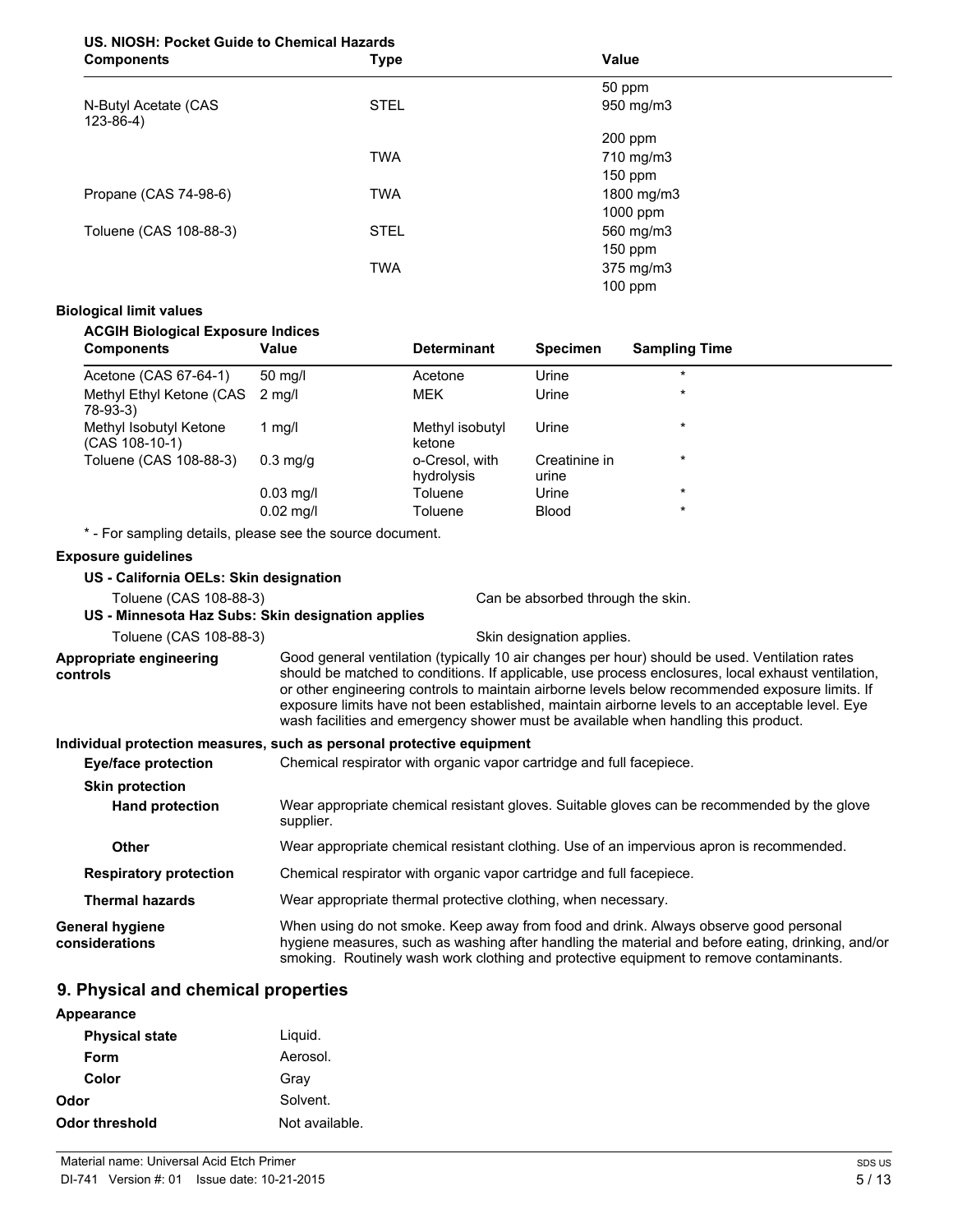| рH                                                | Not available.                                                                                                                                                                                                                           |
|---------------------------------------------------|------------------------------------------------------------------------------------------------------------------------------------------------------------------------------------------------------------------------------------------|
| Melting point/freezing point                      | Not Available                                                                                                                                                                                                                            |
| Initial boiling point and boiling<br>range        | Not Available                                                                                                                                                                                                                            |
| <b>Flash point</b>                                | -20.2 °F (-29.0 °C) Pensky-Martens Closed Cup estimated                                                                                                                                                                                  |
| <b>Evaporation rate</b>                           | Not available.                                                                                                                                                                                                                           |
| Flammability (solid, gas)                         | Not applicable.                                                                                                                                                                                                                          |
| Upper/lower flammability or explosive limits      |                                                                                                                                                                                                                                          |
| <b>Flammability limit - lower</b><br>(%)          | 1 % estimated                                                                                                                                                                                                                            |
| <b>Flammability limit - upper</b><br>(%)          | 12.8 % estimated                                                                                                                                                                                                                         |
| Explosive limit - lower (%)                       | Not available.                                                                                                                                                                                                                           |
| Explosive limit - upper (%)                       | Not available.                                                                                                                                                                                                                           |
| Vapor pressure                                    | Not Available                                                                                                                                                                                                                            |
| Vapor density                                     | Not available.                                                                                                                                                                                                                           |
| <b>Relative density</b>                           | Not available.                                                                                                                                                                                                                           |
| Solubility(ies)                                   |                                                                                                                                                                                                                                          |
| Solubility (water)                                | Not available.                                                                                                                                                                                                                           |
| <b>Partition coefficient</b><br>(n-octanol/water) | Not available.                                                                                                                                                                                                                           |
| <b>Auto-ignition temperature</b>                  | Not available.                                                                                                                                                                                                                           |
| <b>Decomposition temperature</b>                  | Not available.                                                                                                                                                                                                                           |
| <b>Viscosity</b>                                  | Not available.                                                                                                                                                                                                                           |
| <b>Other information</b>                          |                                                                                                                                                                                                                                          |
| <b>Density</b>                                    | 0.79 g/cm3 estimated                                                                                                                                                                                                                     |
| <b>Heat of combustion (NFPA</b><br>30B)           | Not Available                                                                                                                                                                                                                            |
| <b>Percent volatile</b>                           | 88.79 v/v % By Volume<br>89.53 w/w % By Weight                                                                                                                                                                                           |
| <b>Specific gravity</b>                           | 0.79                                                                                                                                                                                                                                     |
| VOC (Weight %)                                    | 4.12 lb/gal (Actual VOC - With Water With Exempts)<br>5.55 lb/gal (Regulatory VOC - Less Water Less Exempts)<br>1.55 (MIR)<br>493.51 g/L (Actual VOC - With Water With Exempts)<br>665.51 g/L (Regulatory VOC - Less Water Less Exempts) |

# **10. Stability and reactivity**

| <b>Reactivity</b>                            | The product is stable and non-reactive under normal conditions of use, storage and transport. |
|----------------------------------------------|-----------------------------------------------------------------------------------------------|
| <b>Chemical stability</b>                    | Material is stable under normal conditions.                                                   |
| <b>Possibility of hazardous</b><br>reactions | Hazardous polymerization does not occur.                                                      |
| <b>Conditions to avoid</b>                   | Avoid temperatures exceeding the flash point. Contact with incompatible materials.            |
| Incompatible materials                       | Acids. Strong oxidizing agents. Nitrates. Fluorine. Chlorine.                                 |
| <b>Hazardous decomposition</b><br>products   | No hazardous decomposition products are known.                                                |

# **11. Toxicological information**

# **Information on likely routes of exposure**

| <b>Inhalation</b>   | May cause damage to organs through prolonged or repeated exposure by inhalation. May cause<br>drowsiness and dizziness. Headache. Nausea, vomiting. |
|---------------------|-----------------------------------------------------------------------------------------------------------------------------------------------------|
| <b>Skin contact</b> | Causes skin irritation.                                                                                                                             |
| Eye contact         | Causes serious eye irritation.                                                                                                                      |
| Ingestion           | Harmful if swallowed.                                                                                                                               |

6 / 13

SDS US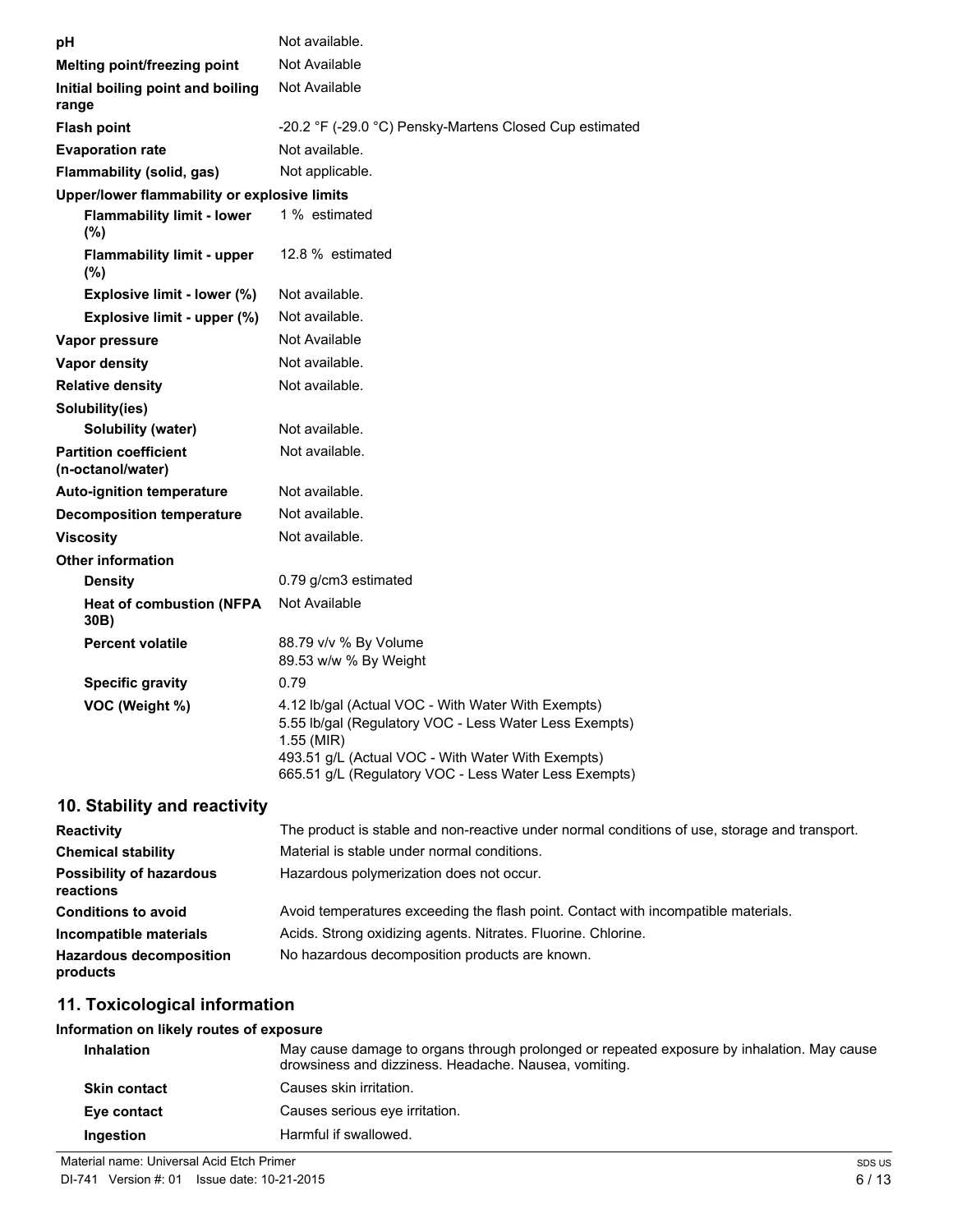Headache. May cause drowsiness and dizziness. Nausea, vomiting. Severe eye irritation. Symptoms may include stinging, tearing, redness, swelling, and blurred vision. Skin irritation. May cause redness and pain.

### **Information on toxicological effects**

Acute toxicity **Acute in the Separate Separate Harmful if swallowed. Narcotic effects.** 

| <i>.</i>                              |                |                       |
|---------------------------------------|----------------|-----------------------|
| <b>Components</b>                     | <b>Species</b> | <b>Test Results</b>   |
| Acetone (CAS 67-64-1)                 |                |                       |
| <b>Acute</b>                          |                |                       |
| <b>Dermal</b>                         |                |                       |
| LD50                                  | Rabbit         | 20000 mg/kg           |
|                                       |                | 20 ml/kg              |
| Inhalation                            |                |                       |
| <b>LC50</b>                           | Rat            | 76 mg/l, 4 Hours      |
|                                       |                | 50.1 mg/l, 8 Hours    |
| Oral                                  |                |                       |
| LD50                                  | Mouse          | 3000 mg/kg            |
|                                       | Rabbit         | 5340 mg/kg            |
|                                       | Rat            | 5800 mg/kg            |
| Butane (CAS 106-97-8)                 |                |                       |
| <b>Acute</b>                          |                |                       |
| Inhalation                            |                |                       |
| LC50                                  | Mouse          | 680 mg/l, 2 Hours     |
|                                       | Rat            | 658 mg/l, 4 Hours     |
| Isobutyl Acetate (CAS 110-19-0)       |                |                       |
| <b>Acute</b>                          |                |                       |
| Oral                                  |                |                       |
| LD50                                  | Rabbit         | 4.8 g/kg              |
| Methyl Ethyl Ketone (CAS 78-93-3)     |                |                       |
| <b>Acute</b>                          |                |                       |
| <b>Dermal</b>                         |                |                       |
| LD50                                  | Rabbit         | > 8000 mg/kg          |
| Inhalation                            |                |                       |
| LC50                                  | Mouse          | 11000 ppm, 45 Minutes |
|                                       | Rat            | 11700 ppm, 4 Hours    |
| Oral                                  |                |                       |
| LD50                                  | Mouse          | 670 mg/kg             |
|                                       | Rat            | 2300 - 3500 mg/kg     |
| Methyl Isobutyl Ketone (CAS 108-10-1) |                |                       |
| <b>Acute</b>                          |                |                       |
| <b>Dermal</b>                         |                |                       |
| LD50                                  | Rabbit         | > 16000 mg/kg         |
| Inhalation                            |                |                       |
| <b>LC50</b>                           | Rat            | 8.2 mg/l, 4 Hours     |
| Oral                                  |                |                       |
| LD50                                  | Rat            | 2080 mg/kg            |
| N-Butyl Acetate (CAS 123-86-4)        |                |                       |
| <b>Acute</b>                          |                |                       |
| Inhalation                            |                |                       |
| LC50                                  | Wistar rat     | 160 mg/l, 4 Hours     |
|                                       |                |                       |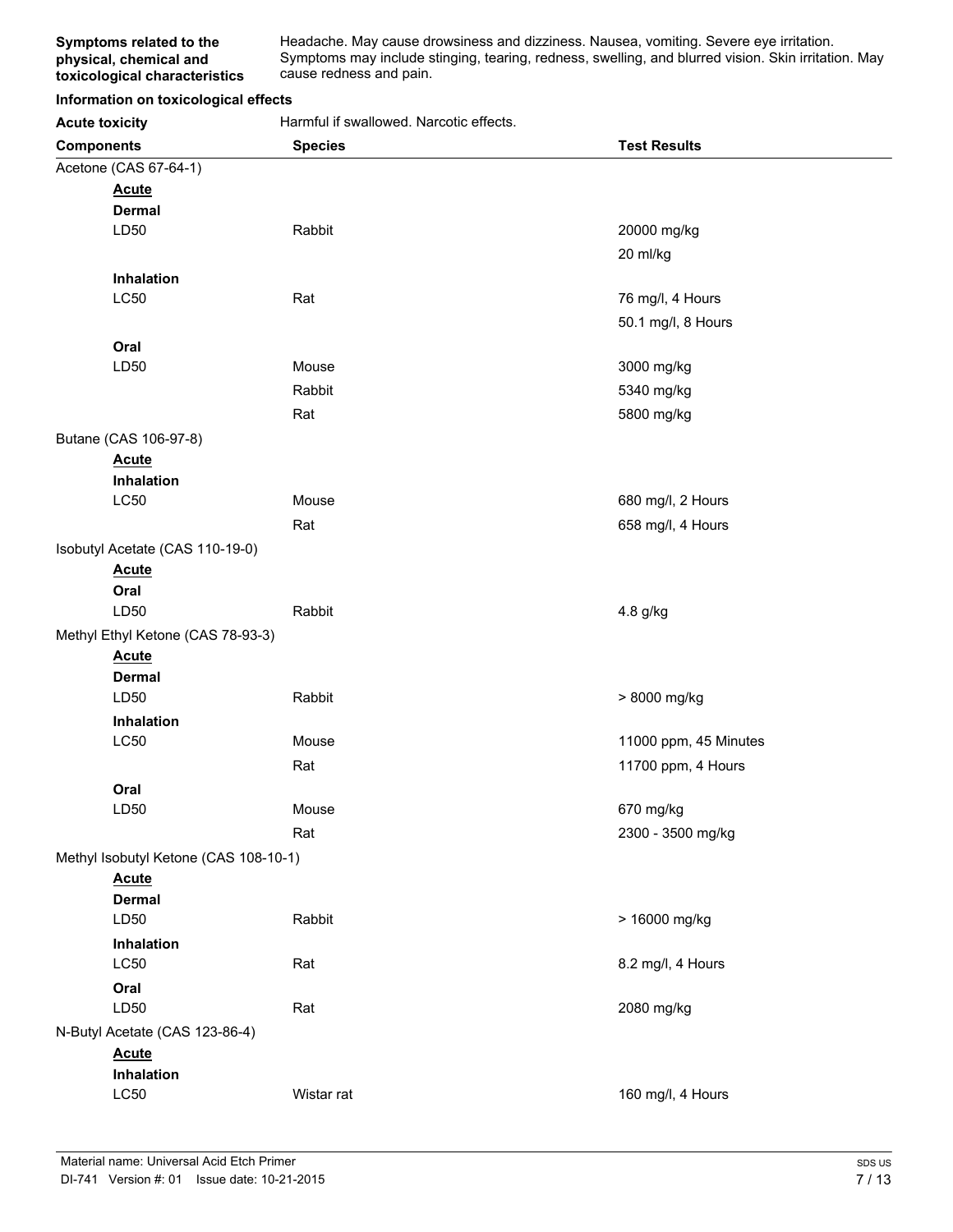| <b>Components</b>                                           | <b>Species</b>                                                               | <b>Test Results</b>                                                                                                                                      |
|-------------------------------------------------------------|------------------------------------------------------------------------------|----------------------------------------------------------------------------------------------------------------------------------------------------------|
| Oral                                                        |                                                                              |                                                                                                                                                          |
| LD50                                                        | Rat                                                                          | 14000 mg/kg                                                                                                                                              |
| Propane (CAS 74-98-6)                                       |                                                                              |                                                                                                                                                          |
| <b>Acute</b>                                                |                                                                              |                                                                                                                                                          |
| <b>Inhalation</b>                                           |                                                                              |                                                                                                                                                          |
| <b>LC50</b>                                                 | Rat                                                                          | > 1442.847 mg/l, 15 Minutes                                                                                                                              |
| Toluene (CAS 108-88-3)                                      |                                                                              |                                                                                                                                                          |
| <b>Acute</b>                                                |                                                                              |                                                                                                                                                          |
| Dermal<br>LD50                                              | Rabbit                                                                       |                                                                                                                                                          |
|                                                             |                                                                              | 12124 mg/kg                                                                                                                                              |
|                                                             |                                                                              | 14.1 ml/kg                                                                                                                                               |
| <b>Inhalation</b><br>LC50                                   | Mouse                                                                        |                                                                                                                                                          |
|                                                             |                                                                              | 5320 ppm, 8 Hours                                                                                                                                        |
|                                                             |                                                                              | 400 ppm, 24 Hours                                                                                                                                        |
|                                                             | Rat                                                                          | 26700 ppm, 1 Hours                                                                                                                                       |
|                                                             |                                                                              | 12200 ppm, 2 Hours                                                                                                                                       |
|                                                             |                                                                              | 8000 ppm, 4 Hours                                                                                                                                        |
| Oral                                                        |                                                                              |                                                                                                                                                          |
| LD50                                                        | Rat                                                                          | $2.6$ g/kg                                                                                                                                               |
|                                                             | * Estimates for product may be based on additional component data not shown. |                                                                                                                                                          |
| <b>Skin corrosion/irritation</b>                            | Causes skin irritation.                                                      |                                                                                                                                                          |
| Serious eye damage/eye                                      | Causes serious eye irritation.                                               |                                                                                                                                                          |
| irritation                                                  |                                                                              |                                                                                                                                                          |
| Respiratory or skin sensitization                           |                                                                              |                                                                                                                                                          |
| <b>Respiratory sensitization</b>                            | Not a respiratory sensitizer.                                                |                                                                                                                                                          |
| <b>Skin sensitization</b>                                   | This product is not expected to cause skin sensitization.                    |                                                                                                                                                          |
| Germ cell mutagenicity                                      | May cause genetic defects.                                                   |                                                                                                                                                          |
| Carcinogenicity                                             | May cause cancer.                                                            |                                                                                                                                                          |
|                                                             | IARC Monographs. Overall Evaluation of Carcinogenicity                       |                                                                                                                                                          |
| Methyl Isobutyl Ketone (CAS 108-10-1)                       |                                                                              | 2B Possibly carcinogenic to humans.                                                                                                                      |
| Titanium Dioxide (CAS 13463-67-7)<br>Toluene (CAS 108-88-3) |                                                                              | 2B Possibly carcinogenic to humans.<br>3 Not classifiable as to carcinogenicity to humans.                                                               |
|                                                             | OSHA Specifically Regulated Substances (29 CFR 1910.1001-1050)               |                                                                                                                                                          |
| Not listed.                                                 |                                                                              |                                                                                                                                                          |
| <b>Reproductive toxicity</b>                                | Suspected of damaging the unborn child.                                      |                                                                                                                                                          |
| Specific target organ toxicity -<br>single exposure         | May cause drowsiness and dizziness.                                          |                                                                                                                                                          |
| Specific target organ toxicity -<br>repeated exposure       |                                                                              | May cause damage to organs through prolonged or repeated exposure.                                                                                       |
| <b>Aspiration hazard</b>                                    | Not an aspiration hazard.                                                    |                                                                                                                                                          |
| <b>Chronic effects</b>                                      |                                                                              | May cause damage to organs through prolonged or repeated exposure. Prolonged inhalation may<br>be harmful. Prolonged exposure may cause chronic effects. |
| 12. Ecological information                                  |                                                                              |                                                                                                                                                          |
| <b>Ecotoxicity</b>                                          | Harmful to aquatic life with long lasting effects.                           |                                                                                                                                                          |
| <b>Components</b>                                           | <b>Species</b>                                                               | <b>Test Results</b>                                                                                                                                      |
| (0.10.27.01.4)                                              |                                                                              |                                                                                                                                                          |

| <b>Components</b>     |      | <b>Species</b>             | <b>Test Results</b>          |
|-----------------------|------|----------------------------|------------------------------|
| Acetone (CAS 67-64-1) |      |                            |                              |
| Aquatic               |      |                            |                              |
| Crustacea             | EC50 | Water flea (Daphnia magna) | 10294 - 17704 mg/l, 48 hours |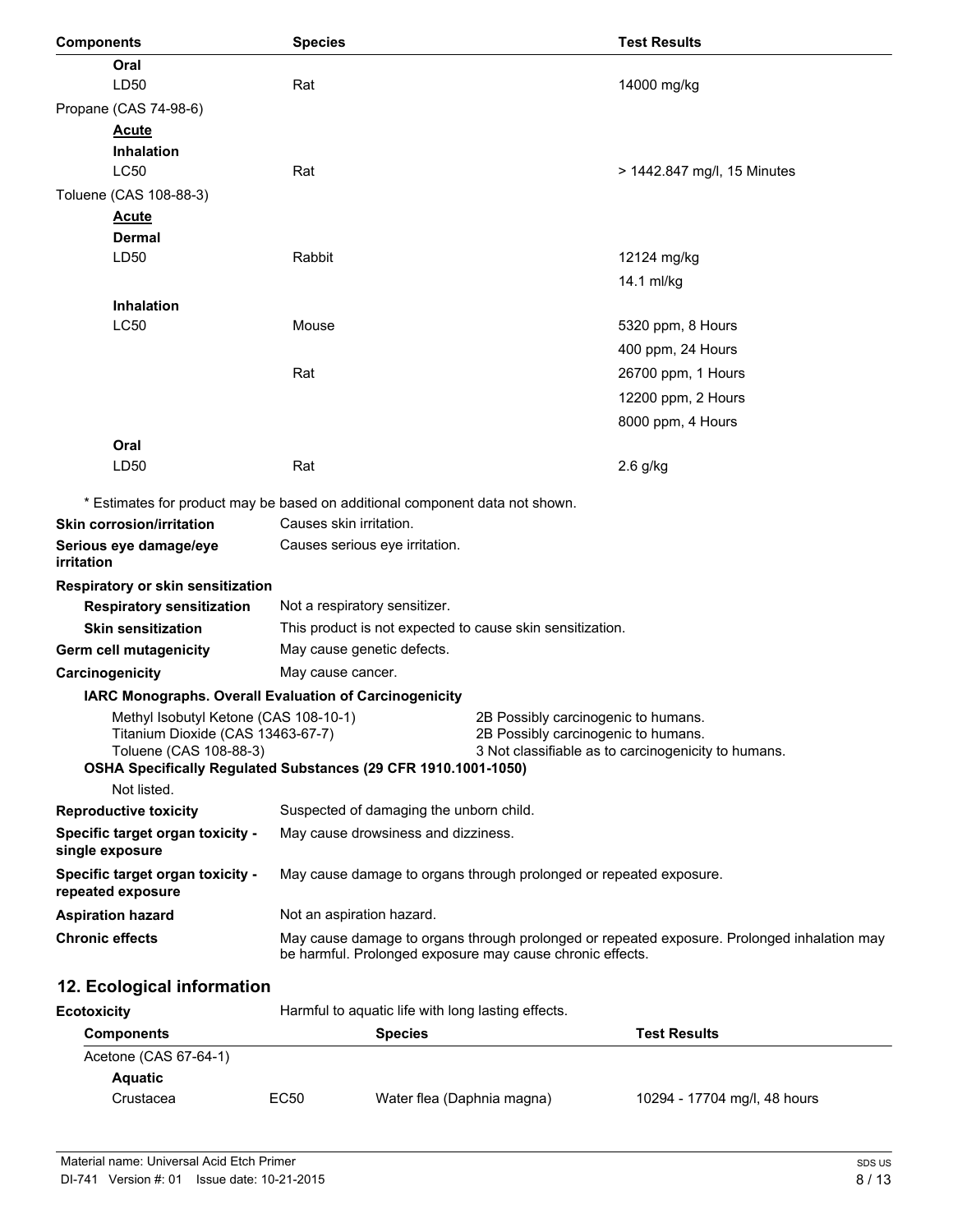| <b>Components</b>                     |             | <b>Species</b>                                                | <b>Test Results</b>        |
|---------------------------------------|-------------|---------------------------------------------------------------|----------------------------|
| Fish                                  | <b>LC50</b> | Rainbow trout, donaldson trout<br>(Oncorhynchus mykiss)       | 4740 - 6330 mg/l, 96 hours |
| Methyl Ethyl Ketone (CAS 78-93-3)     |             |                                                               |                            |
| <b>Aquatic</b>                        |             |                                                               |                            |
| Crustacea                             | EC50        | Water flea (Daphnia magna)                                    | 4025 - 6440 mg/l, 48 hours |
| Fish                                  | <b>LC50</b> | Sheepshead minnow (Cyprinodon<br>variegatus)                  | > 400 mg/l, 96 hours       |
| Methyl Isobutyl Ketone (CAS 108-10-1) |             |                                                               |                            |
| <b>Aquatic</b>                        |             |                                                               |                            |
| Fish                                  | <b>LC50</b> | Fathead minnow (Pimephales promelas) 492 - 593 mg/l, 96 hours |                            |
| N-Butyl Acetate (CAS 123-86-4)        |             |                                                               |                            |
| <b>Aquatic</b>                        |             |                                                               |                            |
| Fish                                  | <b>LC50</b> | Fathead minnow (Pimephales promelas) 17 - 19 mg/l, 96 hours   |                            |
| Titanium Dioxide (CAS 13463-67-7)     |             |                                                               |                            |
| <b>Aquatic</b>                        |             |                                                               |                            |
| Crustacea                             | EC50        | Water flea (Daphnia magna)                                    | > 1000 mg/l, 48 hours      |
| Fish                                  | <b>LC50</b> | Mummichog (Fundulus heteroclitus)                             | > 1000 mg/l, 96 hours      |
| Toluene (CAS 108-88-3)                |             |                                                               |                            |
| <b>Aquatic</b>                        |             |                                                               |                            |
| Crustacea                             | EC50        | Water flea (Daphnia magna)                                    | 5.46 - 9.83 mg/l, 48 hours |
| Fish                                  | <b>LC50</b> | Coho salmon, silver salmon<br>(Oncorhynchus kisutch)          | 8.11 mg/l, 96 hours        |

\* Estimates for product may be based on additional component data not shown.

**Persistence and degradability** No data is available on the degradability of this product.

# **Bioaccumulative potential**

|                         | Partition coefficient n-octanol / water (log Kow) |         |
|-------------------------|---------------------------------------------------|---------|
| Acetone                 |                                                   | $-0.24$ |
| <b>Butane</b>           |                                                   | 2.89    |
| <b>Isobutyl Acetate</b> |                                                   | 1.78    |
| Methyl Ethyl Ketone     |                                                   | 0.29    |
| Methyl Isobutyl Ketone  |                                                   | 1.31    |
| N-Butyl Acetate         |                                                   | 1.78    |
| Propane                 |                                                   | 2.36    |
| Toluene                 |                                                   | 2.73    |
| Mobility in soil        | No data available.                                |         |
| ---                     |                                                   |         |

**Other adverse effects** No other adverse environmental effects (e.g. ozone depletion, photochemical ozone creation potential, endocrine disruption, global warming potential) are expected from this component.

# **13. Disposal considerations**

| <b>Disposal instructions</b>             | Collect and reclaim or dispose in sealed containers at licensed waste disposal site. Contents<br>under pressure. Do not puncture, incinerate or crush. Do not allow this material to drain into<br>sewers/water supplies. Do not contaminate ponds, waterways or ditches with chemical or used<br>container. Dispose of contents/container in accordance with local/regional/national/international<br>regulations. |
|------------------------------------------|---------------------------------------------------------------------------------------------------------------------------------------------------------------------------------------------------------------------------------------------------------------------------------------------------------------------------------------------------------------------------------------------------------------------|
| Local disposal regulations               | Dispose in accordance with all applicable regulations.                                                                                                                                                                                                                                                                                                                                                              |
| Hazardous waste code                     | The waste code should be assigned in discussion between the user, the producer and the waste<br>disposal company.                                                                                                                                                                                                                                                                                                   |
| Waste from residues / unused<br>products | Dispose of in accordance with local regulations. Empty containers or liners may retain some<br>product residues. This material and its container must be disposed of in a safe manner (see:<br>Disposal instructions).                                                                                                                                                                                              |
| <b>Contaminated packaging</b>            | Since emptied containers may retain product residue, follow label warnings even after container is<br>emptied. Empty containers should be taken to an approved waste handling site for recycling or<br>disposal. Do not re-use empty containers.                                                                                                                                                                    |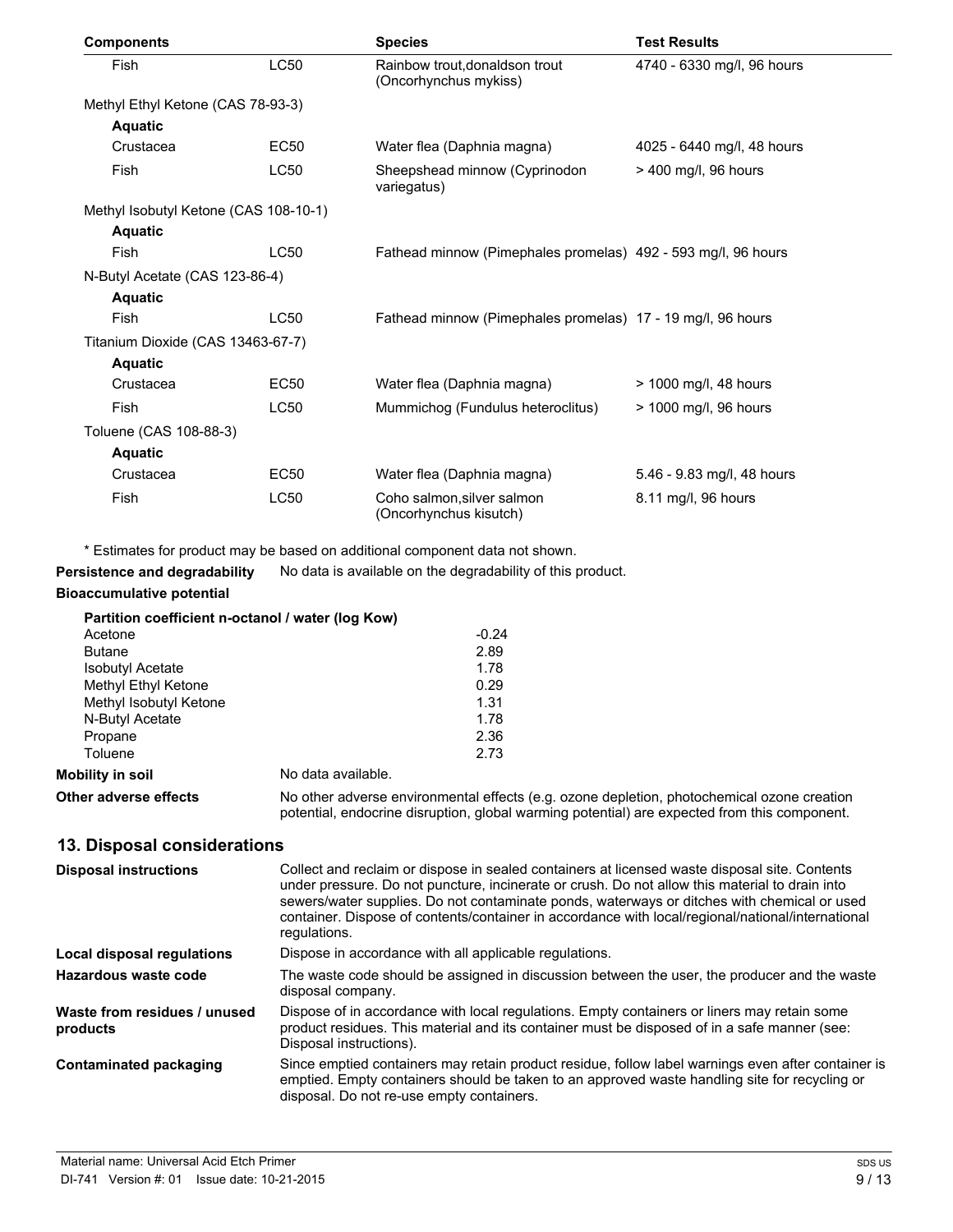# **14. Transport information**

The following transportation information is provided based on the manufacturer's interpretation of shipping regulations. Each shipper is responsible for identifying, naming, marking, and labeling prior to offering for transport.

**DOT**

| <b>UN number</b>                                    | <b>UN1950</b>                                                                                        |
|-----------------------------------------------------|------------------------------------------------------------------------------------------------------|
| UN proper shipping name                             | Aerosols, flammable, (each not exceeding 1 L capacity)                                               |
| <b>Transport hazard class(es)</b>                   |                                                                                                      |
| <b>Class</b>                                        | 2.1                                                                                                  |
| <b>Subsidiary risk</b>                              |                                                                                                      |
| Label(s)                                            | 2.1                                                                                                  |
| <b>Packing group</b>                                | Not applicable.                                                                                      |
|                                                     | Special precautions for user Read safety instructions, SDS and emergency procedures before handling. |
| <b>Special provisions</b>                           | N82                                                                                                  |
| <b>Packaging exceptions</b>                         | 306                                                                                                  |
| Packaging non bulk                                  | None                                                                                                 |
| <b>Packaging bulk</b>                               | None                                                                                                 |
| <b>IATA</b>                                         |                                                                                                      |
| UN number                                           | <b>UN1950</b>                                                                                        |
| UN proper shipping name                             | Aerosols, flammable                                                                                  |
| <b>Transport hazard class(es)</b>                   |                                                                                                      |
| <b>Class</b>                                        | 2.1                                                                                                  |
| <b>Subsidiary risk</b>                              |                                                                                                      |
| Packing group                                       | Not applicable.                                                                                      |
| <b>Environmental hazards</b>                        | No.                                                                                                  |
| <b>ERG Code</b>                                     | 10 <sub>L</sub>                                                                                      |
|                                                     | Special precautions for user Read safety instructions, SDS and emergency procedures before handling. |
| <b>Other information</b>                            |                                                                                                      |
| Passenger and cargo                                 | Allowed.                                                                                             |
| aircraft                                            |                                                                                                      |
| Cargo aircraft only                                 | Allowed.                                                                                             |
| <b>IMDG</b>                                         |                                                                                                      |
| <b>UN number</b>                                    | <b>UN1950</b>                                                                                        |
| UN proper shipping name                             | AEROSOLS, toxic                                                                                      |
| <b>Transport hazard class(es)</b>                   |                                                                                                      |
| <b>Class</b>                                        | $\overline{2}$                                                                                       |
| <b>Subsidiary risk</b>                              | 5T                                                                                                   |
| Packing group                                       | Not applicable.                                                                                      |
| <b>Environmental hazards</b>                        |                                                                                                      |
| <b>Marine pollutant</b>                             | No.                                                                                                  |
| <b>EmS</b>                                          | Not available.                                                                                       |
|                                                     | Special precautions for user Read safety instructions, SDS and emergency procedures before handling. |
| Transport in bulk according to                      | Not established.                                                                                     |
| Annex II of MARPOL 73/78 and<br>the <b>IBC</b> Code |                                                                                                      |
|                                                     |                                                                                                      |
| DOT                                                 |                                                                                                      |

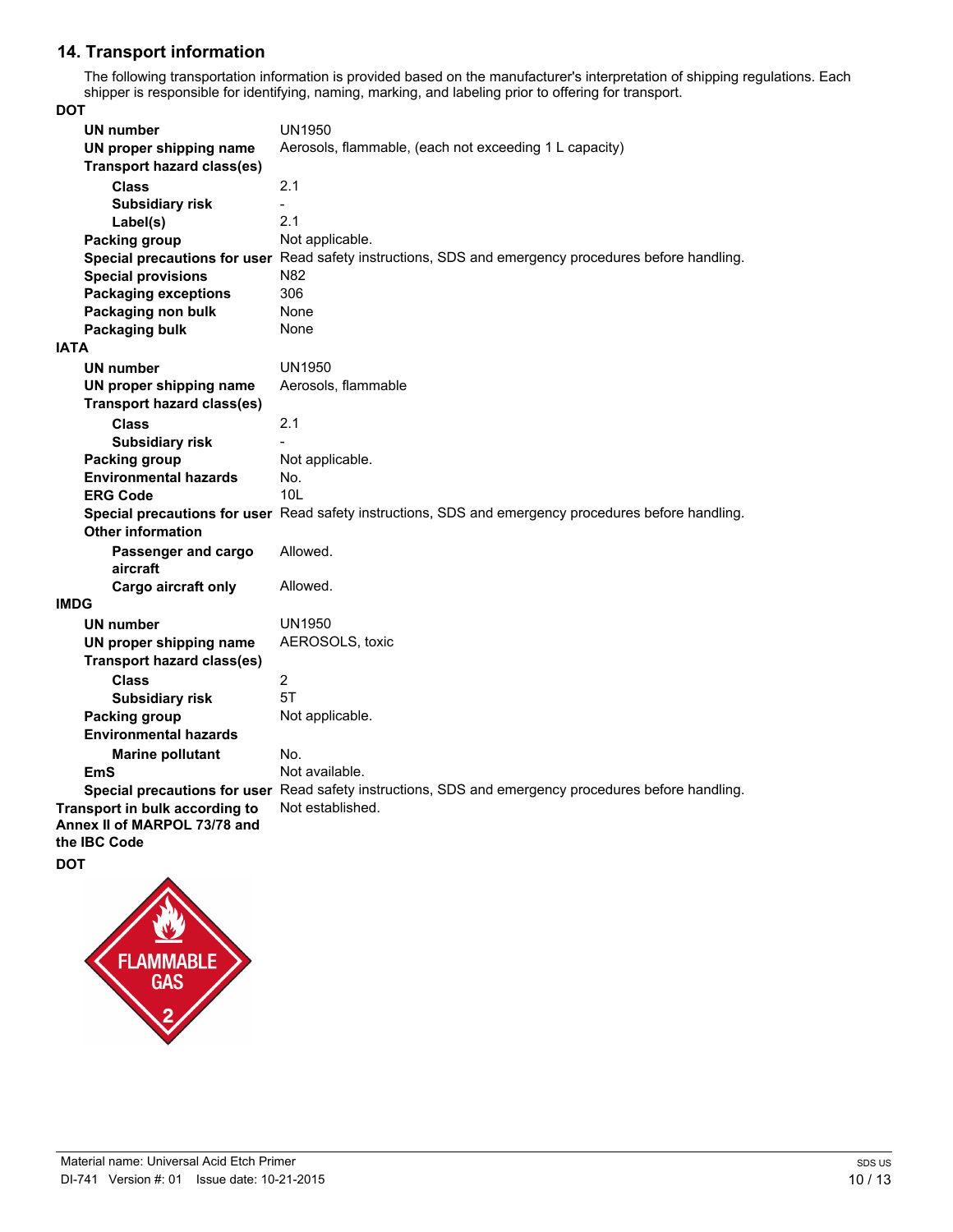

# **15. Regulatory information**

**US federal regulations** This product is a "Hazardous Chemical" as defined by the OSHA Hazard Communication Standard, 29 CFR 1910.1200. One or more components are not listed on TSCA.

## **TSCA Section 12(b) Export Notification (40 CFR 707, Subpt. D)**

Not regulated.

#### **CERCLA Hazardous Substance List (40 CFR 302.4)**

| Acetone (CAS 67-64-1)                 | Listed. |
|---------------------------------------|---------|
| Butane (CAS 106-97-8)                 | Listed. |
| Isobutyl Acetate (CAS 110-19-0)       | Listed. |
| Methyl Ethyl Ketone (CAS 78-93-3)     | Listed. |
| Methyl Isobutyl Ketone (CAS 108-10-1) | Listed. |
| N-Butyl Acetate (CAS 123-86-4)        | Listed. |
| Propane (CAS 74-98-6)                 | Listed. |
| Toluene (CAS 108-88-3)                | Listed. |
|                                       |         |

### **SARA 304 Emergency release notification**

Not regulated.

# **OSHA Specifically Regulated Substances (29 CFR 1910.1001-1050)**

Not listed.

#### **Superfund Amendments and Reauthorization Act of 1986 (SARA)**

**Hazard categories** Immediate Hazard - Yes Delayed Hazard - Yes Fire Hazard - Yes Pressure Hazard - No Reactivity Hazard - No

#### **SARA 302 Extremely hazardous substance**

Not listed.

#### **SARA 311/312 Hazardous chemical** No

#### **SARA 313 (TRI reporting)**

| <b>Chemical name</b>   | <b>CAS number</b> | $%$ by wt. |  |
|------------------------|-------------------|------------|--|
| Methyl Isobutyl Ketone | 108-10-1          | $5 - 5.15$ |  |
| Toluene                | 108-88-3          | $5 - 5.15$ |  |

## **Other federal regulations**

#### **Clean Air Act (CAA) Section 112 Hazardous Air Pollutants (HAPs) List**

Methyl Isobutyl Ketone (CAS 108-10-1) Toluene (CAS 108-88-3)

#### **Clean Air Act (CAA) Section 112(r) Accidental Release Prevention (40 CFR 68.130)**

Butane (CAS 106-97-8) Propane (CAS 74-98-6)

#### **Safe Drinking Water Act** Not regulated.

#### **(SDWA)**

**Drug Enforcement Administration (DEA). List 2, Essential Chemicals (21 CFR 1310.02(b) and 1310.04(f)(2) and Chemical Code Number**

| 6532 |
|------|
| 6714 |
| 6715 |
| 6594 |
|      |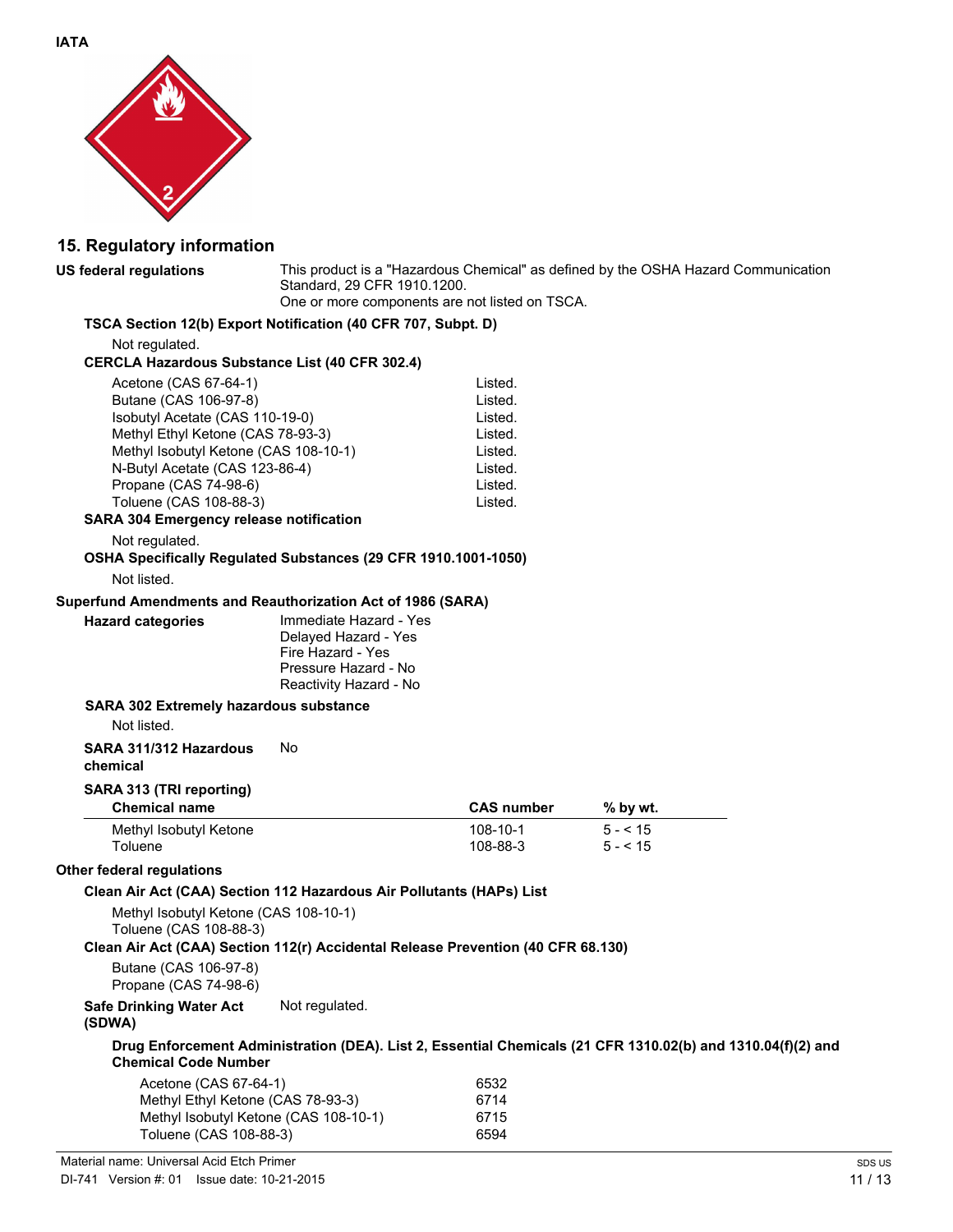| Drug Enforcement Administration (DEA). List 1 & 2 Exempt Chemical Mixtures (21 CFR 1310.12(c)) |  |  |  |  |
|------------------------------------------------------------------------------------------------|--|--|--|--|
|------------------------------------------------------------------------------------------------|--|--|--|--|

| Acetone (CAS 67-64-1)                    | 35 %WV |
|------------------------------------------|--------|
| Methyl Ethyl Ketone (CAS 78-93-3)        | 35 %WV |
| Methyl Isobutyl Ketone (CAS 108-10-1)    | 35 %WV |
| Toluene (CAS 108-88-3)                   | 35 %WV |
| DEA Exempt Chemical Mixtures Code Number |        |
| Acetone $(CAS 67-64-1)$                  | 6532   |

| 6532 |
|------|
| 6714 |
| 6715 |
| 594  |
|      |

### **US state regulations**

- **US. California Controlled Substances. CA Department of Justice (California Health and Safety Code Section 11100)** Not listed.
- **US. California. Candidate Chemicals List. Safer Consumer Products Regulations (Cal. Code Regs, tit. 22, 69502.3, subd.**
- **(a))**

Acetone (CAS 67-64-1) Butane (CAS 106-97-8) Methyl Ethyl Ketone (CAS 78-93-3) Methyl Isobutyl Ketone (CAS 108-10-1) Titanium Dioxide (CAS 13463-67-7) Toluene (CAS 108-88-3)

# **US. Massachusetts RTK - Substance List**

Acetone (CAS 67-64-1) Butane (CAS 106-97-8) Isobutyl Acetate (CAS 110-19-0) Methyl Ethyl Ketone (CAS 78-93-3) Methyl Isobutyl Ketone (CAS 108-10-1) N-Butyl Acetate (CAS 123-86-4) Propane (CAS 74-98-6) Titanium Dioxide (CAS 13463-67-7) Toluene (CAS 108-88-3)

# **US. New Jersey Worker and Community Right-to-Know Act**

Acetone (CAS 67-64-1) Butane (CAS 106-97-8) Isobutyl Acetate (CAS 110-19-0) Methyl Ethyl Ketone (CAS 78-93-3) Methyl Isobutyl Ketone (CAS 108-10-1) N-Butyl Acetate (CAS 123-86-4) Propane (CAS 74-98-6) Titanium Dioxide (CAS 13463-67-7) Toluene (CAS 108-88-3)

# **US. Pennsylvania Worker and Community Right-to-Know Law**

Acetone (CAS 67-64-1) Butane (CAS 106-97-8) Isobutyl Acetate (CAS 110-19-0) Methyl Ethyl Ketone (CAS 78-93-3) Methyl Isobutyl Ketone (CAS 108-10-1) N-Butyl Acetate (CAS 123-86-4) Propane (CAS 74-98-6) Titanium Dioxide (CAS 13463-67-7) Toluene (CAS 108-88-3)

# **US. Rhode Island RTK**

Acetone (CAS 67-64-1) Butane (CAS 106-97-8) Isobutyl Acetate (CAS 110-19-0) Methyl Ethyl Ketone (CAS 78-93-3) Methyl Isobutyl Ketone (CAS 108-10-1) N-Butyl Acetate (CAS 123-86-4) Propane (CAS 74-98-6) Toluene (CAS 108-88-3)